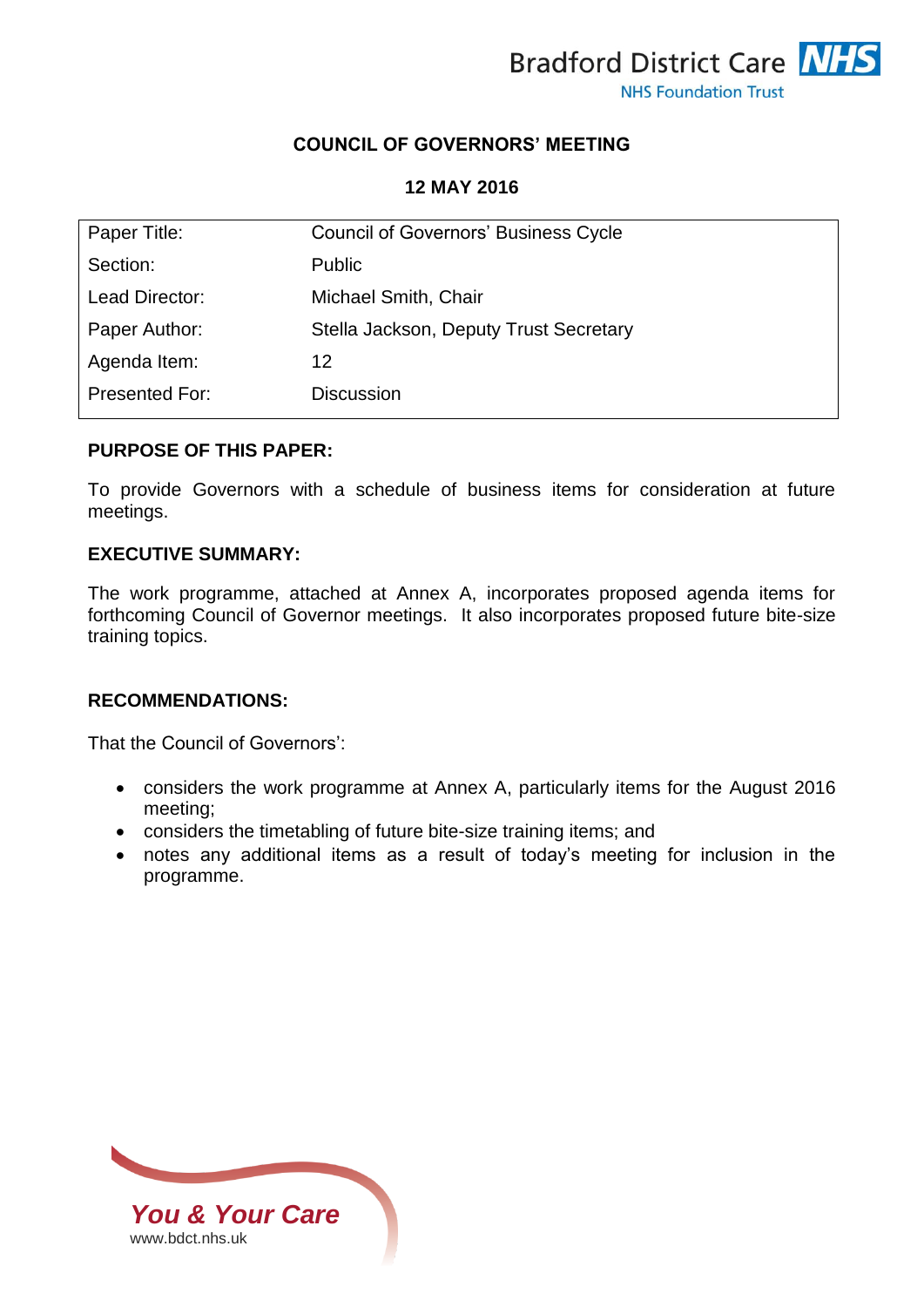

# **COUNCIL OF GOVERNORS' WORK PROGRAMME 2015/16**

| <b>Subject Group</b>                  | 11 February 2016                                                                                                                           | 12 May 2016                                                                                                                                              |
|---------------------------------------|--------------------------------------------------------------------------------------------------------------------------------------------|----------------------------------------------------------------------------------------------------------------------------------------------------------|
| <b>Standing Items</b>                 | Chair's Report on Board of Director Meetings<br>Integrated Performance Report<br>Council of Governors' Work Programme<br>Governor Feedback | Chair's Report on Board of Director Meetings<br><b>Integrated Performance Report</b><br>Council of Governors' Work Programme<br><b>Governor Feedback</b> |
| <b>Bitesize Training</b>              | <b>Risk Identification and Management</b>                                                                                                  | <b>Responding to Service User Feedback</b>                                                                                                               |
| <b>Quality and</b><br><b>Strategy</b> | Presentation on the work of the FBIC<br><b>Quality Accounts - Quality Goal</b>                                                             | Presentation about the Mental Health 5 Year Forward View<br><b>Taskforce Report</b>                                                                      |
| Governance                            | <b>Governor Committees Report</b>                                                                                                          | <b>Governor Committees Report</b>                                                                                                                        |
|                                       | Presentation about the Finance, Business and<br><b>Investment Committee</b>                                                                | <b>External Auditor Appointment</b>                                                                                                                      |
|                                       | <b>COG Performance Review Proposal</b>                                                                                                     | Lead and Deputy Lead Governor Appointments (Expressions<br>of Interest)                                                                                  |
|                                       | Minutes of Private Meeting of Governors                                                                                                    | <b>Committee Appointments</b>                                                                                                                            |
|                                       | <b>Membership Strategy</b>                                                                                                                 | Register of Interests and Fit and Proper Person Declaration                                                                                              |
|                                       |                                                                                                                                            | <b>Register of Gifts and Hospitality</b>                                                                                                                 |

**COUNCIL OF GOVERNORS' WORK PROGRAMME 2015/16**